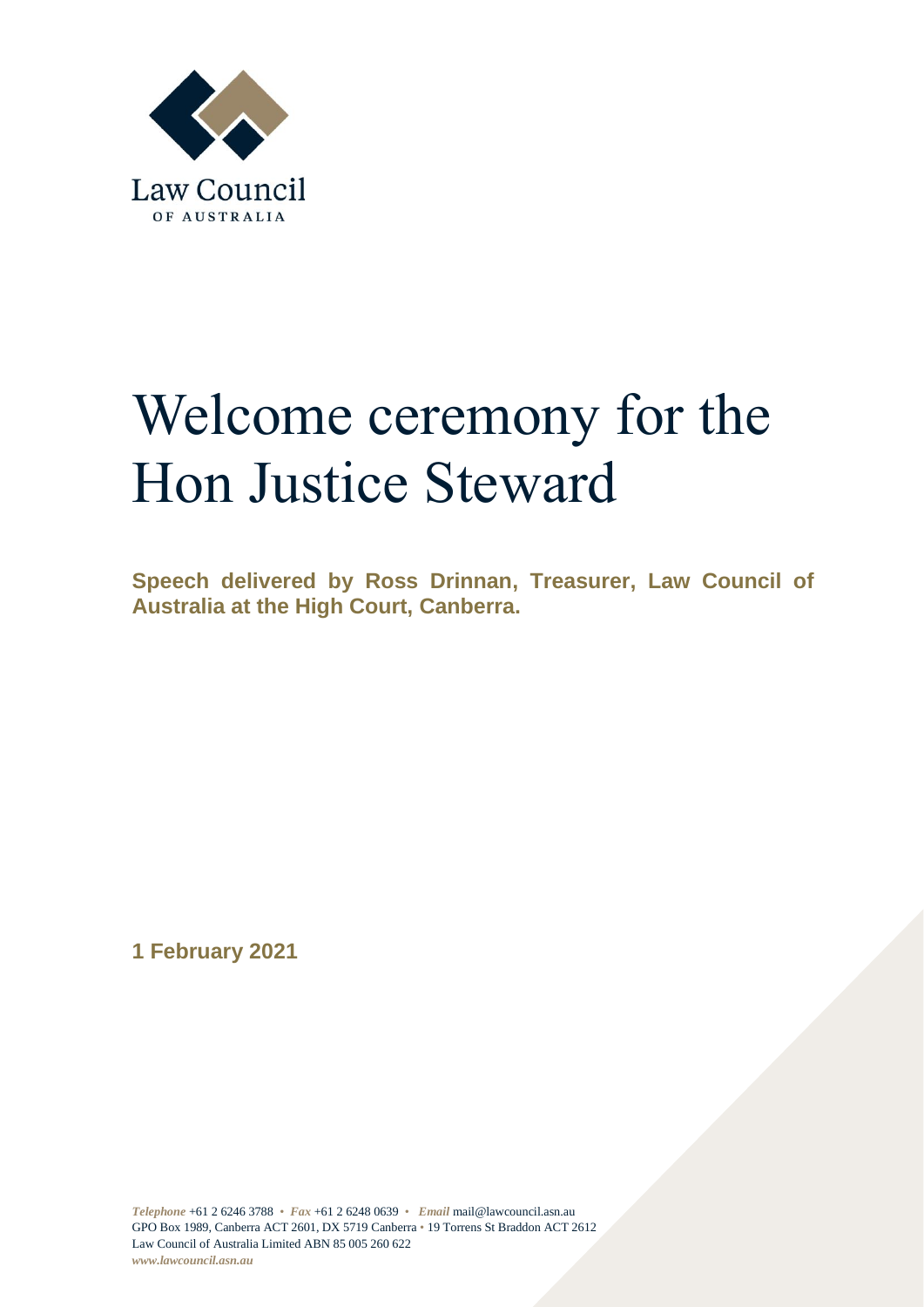May it please the Court.

I acknowledge the traditional custodians of the land on which we meet, the Ngunnawal and Ngambri peoples, and pay my respects to all of Australia's Indigenous people.

As the Chief Justice noted at Your Honour's swearing-in on 1 December last year, there was considerable uncertainty as to the manner of your swearing-in and the conduct of the traditional welcome ceremony, due to restrictions of movement imposed as a result of the COVID-19 pandemic.

Although some restrictions continue, it is a special privilege to be able to welcome Your Honour's appointment on behalf of the Law Council of Australia today, some two months after you were sworn in. Such an important occasion is best honoured in person, and I am delighted that we are able to do so with your current and former judicial colleagues, family, friends, and representatives of the profession present.

Your Honour's legal career commenced as an articled clerk at Mallesons Stephen Jacques. I understand that as part of your early training you were required to work in the tax group with Michael Clough and David Wood. You came to appreciate and enjoy the intellectual challenges that the tax practice offered and you have acknowledged, and they are no doubt proud to claim, that they converted you.

Your Honour has an exceptionally diligent approach to your work. It seems that quality also finds its roots at Mallesons. I am told that your admission as a barrister and solicitor of the Supreme Court of Victoria was moved by David Wood. One might have reasonably expected that the admission ceremony would be followed by a modest lunch to celebrate the occasion. Apparently, David Wood made it plain he had no such thing in mind and that it was his expectation you would return directly to the office to complete the day's work for which you were being remunerated. Without hesitation, Your Honour did precisely that.

Another quality admired in Your Honour and described to me by a number of people who have worked closely with you over your career, is impeccable judgment and clarity of approach. You have a capacity for distilling complex facts and law to a few critical issues. You are also someone who approaches problems with an open mind and a great capacity for listening to others. Valuable skills which will be put to great use in this Court.

Your Honour has a widely acknowledged command of and experience in taxation law. Of course, to practise taxation law requires a broad understanding of private and public law. It was Chief Justice French who observed, when speaking at the Tax Institute's National Convention, the extensive intersection between taxation law and the law of contract, torts, property, corporations and partnerships, and with equity and the law of trusts. <sup>1</sup> Your predecessor on this Court, Justice Nettle, added criminal law to that list when addressing the Tax Bar Association.<sup>2</sup> Your Honour's learning and expertise in these important areas of the law will contribute significantly to the jurisprudence of this Court.

One important aspect of your work, particularly over the last decade, has been dealing with the complex cases which arise as a result of the tension between and application of the tax laws in different countries for businesses engaged in international trade.

<sup>1</sup> Chief Justice French, "Tax and the Constitution", speech delivered at the Tax Institute 27th National Convention, Canberra, 14 March 2012.

<sup>&</sup>lt;sup>2</sup> Justice Nettle, "Applications for Special Leave in Tax Matters", speech delivered at the Tax Bar Association Annual Dinner, 29 October 2015.